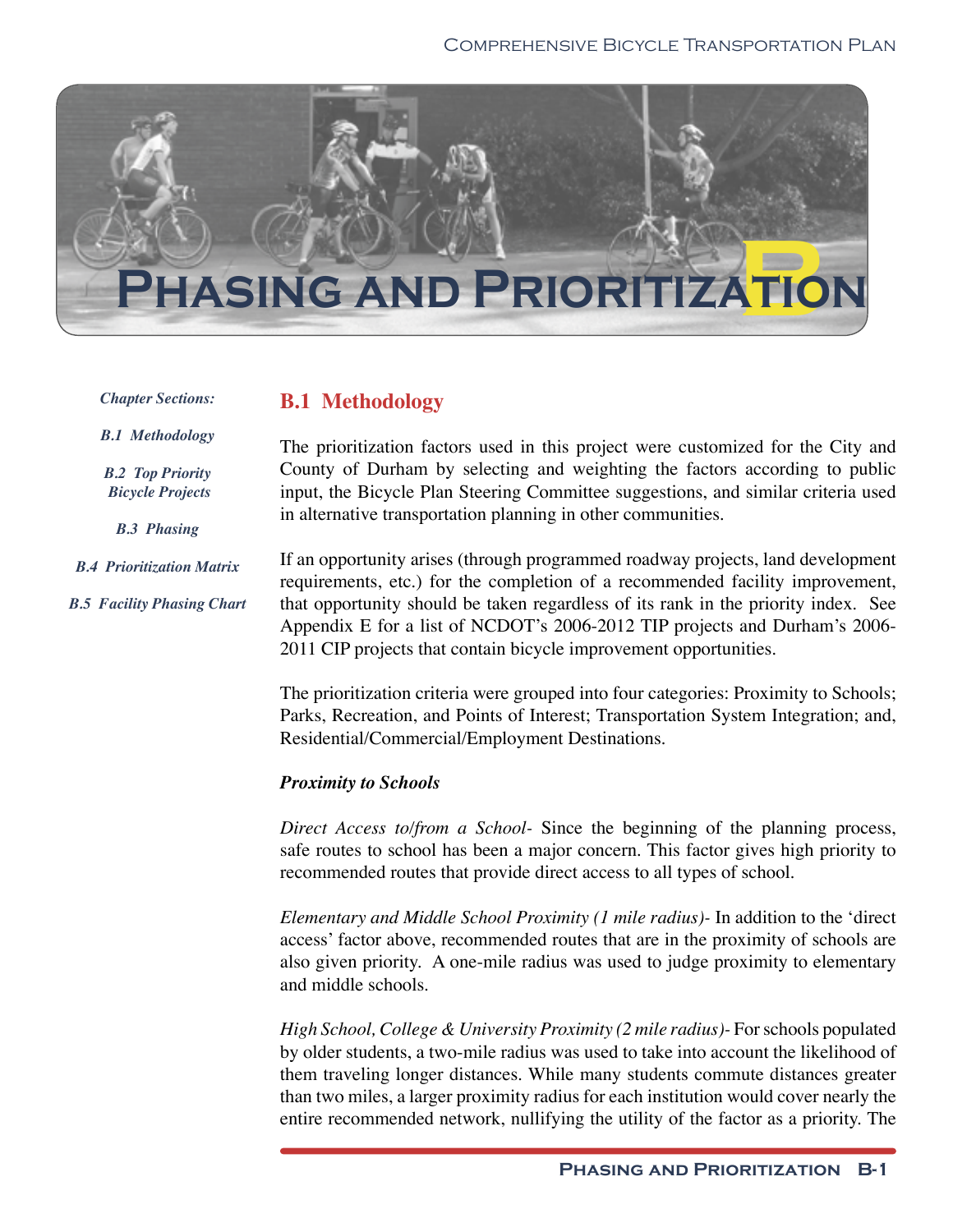one- and two-mile proximity ensures that recommended routes near schools are factored into the network prioritization.

#### *Parks, Recreation, and Points of Interest*

*Direct Access to/from a Greenway–* Serving as an element of both transportation and recreation, connections to greenways are crucial to the prioritization of bicycle routes. This process factors only existing greenway facilities, and therefore should be updated as new facilities are completed.

*Direct Access to/from a Park/Recreation Center/Playground-* This factor includes over sixty City- and County-owned facilities, ranging anywhere from active recreation sites like 'tot-lots' and ball fields, to passive recreation areas, such as West Point on the Eno.

*Direct Access to/from a Point of Interest-* Points of interest include destinations such as cultural and historical sites, libraries, and museums.

#### *Transportation System Integration*

*Connectivity to Existing Bike Facilities-* Connecting new facilities to existing ones is perhaps the best way to strengthen the existing bicycle network. The existing network is currently fragmented into several bike lanes and greenways; filling the gaps, therefore takes a high priority.

*Direct Access to/from Rail Transit-* Currently this factor only includes the existing Amtrak Station in Downtown Durham. As the locations of future rail stations are confirmed, the process should be updated to reflect those changes by including 'future transit stations' as a high priority for connecting bicycle facilities.

*Integrates with DATA and TTA Bus Route Network –* Bike-Bus integration was a priority for the Bicycle Plan Steering Committee. The purpose of this factor is to give priority to those routes that intersect or parallel the DATA and TTA networks.

*Regional Connection and/or Interstate Highway Crossings-* This factor represents the recommended bicycle routes that provide links in and out of Durham County or across Interstate Highways. This factor was evident as a priority during public workshops in which participants consistently advocated for these types of connections. For more info on the public input process, see Appendix A.

*Route with a Reported Bicycle Accident-* This factor was included using information from the Durham Police GIS Crash Data. The Bicycle Plan Steering Committee questions the validity of such data since the crash-reporting methods are often inconsistent and incomplete. Therefore, this factor only received one point as weighted criteria. As reporting methods and the subsequent data improve, the weight of this factor should increase.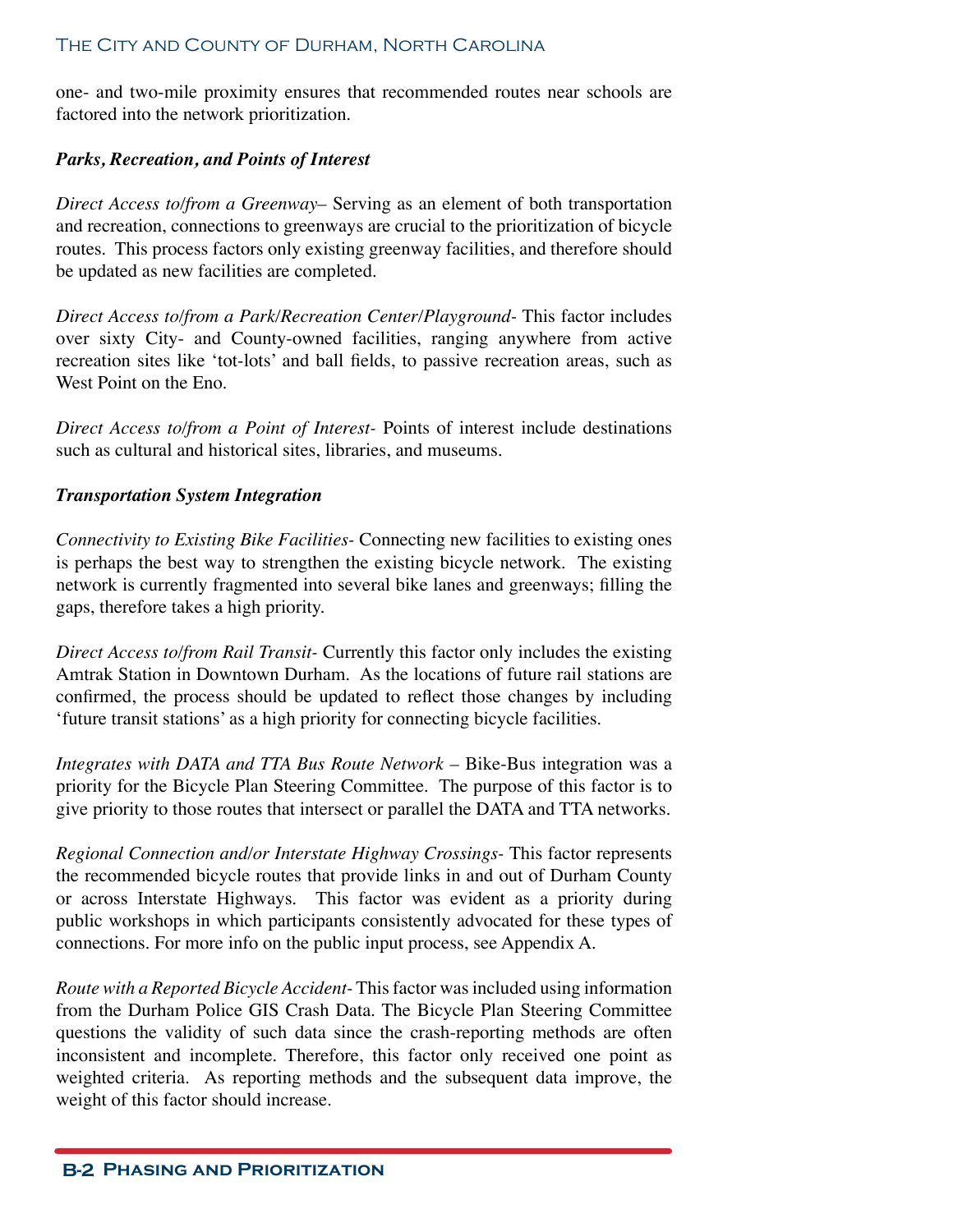#### *Residential/Commercial/Employment Destinations*

*Direct Access to/from Commercial Areas-* Includes Commercial Neighborhoods (CN), as defined in the Unified Development Ordinance (UDO), and the Durham GIS Shopping Layer.

*Direct Access to/from Employment Centers-* Includes the Central Business District (CBD), as defined in the UDO, Duke University, and the RTP.

*Direct Access to/from Higher Density Residential Areas-* Includes the following Residential Zoning Districts, as defined in the UDO: RS-M, RU-5, RU-5(2), RU-M, and RC.

*Direct Access to/from Mixed-Use Areas-* Includes the Mixed Use (MU) District, as defined in the UDO.

### **B.2 Top Priority Bicycle Projects**

The prioritization process began by compiling a list of top priority road segments recommended by the DCHC-MPO 2030 Long Range Transportation Plan, the CORE Pedestrian, Bicycle and Greenspace Plan, and top requests from both the steering committee and public input that were not duplicated from the preceding sources. Prioritizing every road segment in the long range recommendations for the entire study area, was not feasible. By concentrating efforts on the most highly recommended routes, key routes were ranked against one another and a final list was developed. Figure B.1 contains the "Top 20" On-Street Bicycle Projects, while Figure B.2 contains the "Top 5" Greenway Projects. A complete version of the onroad prioritization matrix is included and the end of this appendix.

### **B.3 Phasing**

Projects were grouped into three phases. Phase One is comprised of restripe opportunities and highest scoring projects from the Prioritization Matrix. Detailed information and mapping of Phase One Projects is outlined in Appendix D. Cut sheet maps have been provided for each Phase One project. Phase Two is comprised of the remaining projects from the Prioritization Matrix. Phase Three consists of all remaining projects that were not included in the Prioritization Matrix. Phase Three consists of projects that were not top priority recommendations by either the 2030 DCHC MPO LRTP, CORE Plan, 2001 Durham Trails and Greenways Plan, or were not a "Top 10" public recommendation. Phase Three contains a large quantity of projects; if opportunity arises through a state or local improvement program or repaving, these projects should be constructed, despite its ranking in the Prioritization Matrix. Table B.2 at the end of this Appendix contains a detailed record of the phasing schedule for the recommendations of this plan.